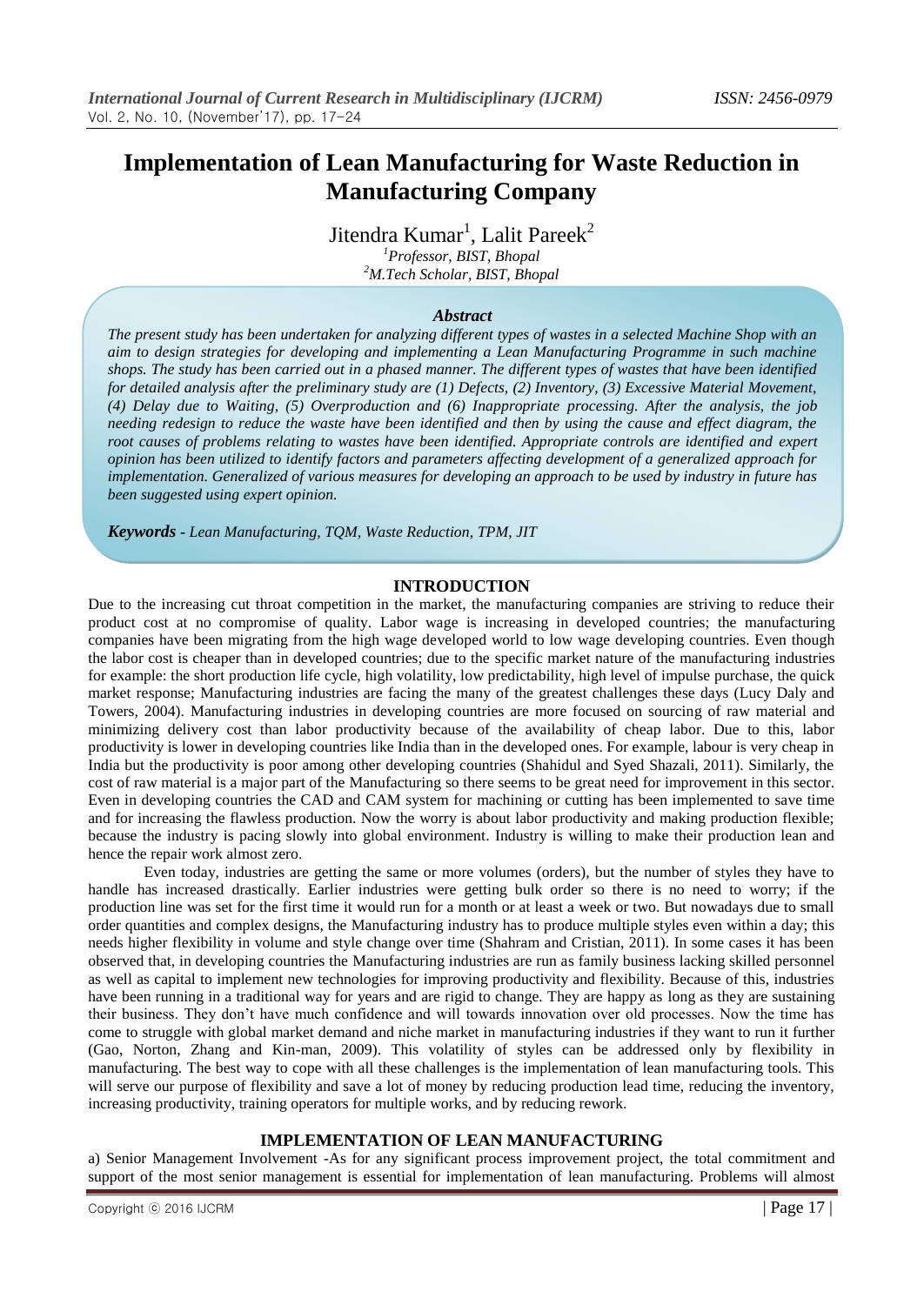certainly arise during the implementation of lean production systems and those problems will likely only be solved if the senior management is fully committed to the successful implementation of lean.

b) Start with a Partial Implementation of Lean - Some companies may initially implement only some of lean manufacturing and gradually shift towards a more complete implementation. In a 2004, a survey of manufacturing companies in the U.S. by Industry Week Magazine, among companies which had commenced lean manufacturing programs, 39.1%reported implementing some aspects of lean, 55.0% reported implementing most aspects of lean and only 5.9% reported complete implementation of lean.

Some simple first steps may include:

- Measuring and monitoring machine capacity and output.
- Creating more clearly defined production procedures.
- Implementing the 5S system for shop floor housekeeping.
- Streamlining the production layout.

c) Start small - It is recommended that companies try to implement lean as a test case at a small part of their operations before applying it through their entire operations, especially for the shift from a push-based to a pull based system since this can potentially be disruptive. For example, the test case may be a single production line or a small series of processes. This will help to minimize the risk of disruption, help educate the staff on the principles of lean while also serving to convince others of the benefits of lean.

d) Use an Expert - It is recommended that for most private companies, it would be the best to use the services of a lean manufacturing expert to help them implement lean manufacturing systems. In particular, the shift from a push-based to a pull-based production system can potentially be quite disruptive so it is best to be guided by someone who has significant experience in this.

e) Develop a Plan - The Company should develop a detailed and clear implementation plan before proceeding with the conversion to lean manufacturing. A list of issues to cover in the implementation plan can be downloaded from the article Building the Lean Machine from the September 2000 issue of Advanced Manufacturing Magazine.

## **RESEARCH OBJECTIVE**

Lean manufacturing is an operational strategy oriented towards achieving the shortest possible cycle time by eliminating wastes. These benefits can be achieved only if the concept is religiously followed in the organization. In simple terms lean manufacturing is without waste. Thus the objective of this research is to find out how we can use lean manufacturing to achieve the following:

- $\triangleright$  To meet customer demand on time by eliminating non value added work from the process
- $\triangleright$  To facilitate the new facility suggestions to minimize the work in process inventory
- $\triangleright$  To create flexibility of style changeover<br>  $\triangleright$  To reduce percentage of rework
- To reduce percentage of rework

# **RESEARCH APPROACH**

To address the current issues of the industry, the researcher tries to find out the standard operation time for each operation by using time study techniques and will try to standardize all the operations. Once the standard operation time is obtained work will be done to find out the best suitable production layout and WIP movement methods, which will help to get flexibility in style changeover, should reduce the production lead time, create operator multi-skilling etc. After doing these entire things as paper work, the researcher will implement the research outcomes in the company and the improvement will be measured against the existing process. Basically, this is quantitative research where the researcher is a part of the organization during the study.

## **LEAN PRINCIPLES**

The major five principles of Lean are as follows (Burton T. and Boeder, 2003):

**Principle 1:** Accurately specify value from customer perspective for both products and services.

**Principle 2:** Identify the value stream for products and services and remove non-value-adding waste along the value stream.

**Principle 3:** Make the product and services flow without interruption across the value stream.

**Principle 4:** Authorize production of products and services based on the pull by the customer.

**Principle 5:** Strive for perfection by constantly removing layers of waste.

## **TOYOTA PRODUCTION SYSTEM**

It is a manufacturing system developed by Toyota in Japan after World War II, which aims to increase production efficiency by the elimination of waste. The Toyota production system was invented and made to work, by Taiichi Ohno. While analyzing the problems inside the manufacturing environment; Ohno came to conclude that different kinds of wastes (non value added works) are the main cause of inefficiency and low productivity. Ohno identified waste in a number of forms, including overproduction, waiting time, transportation problems, inefficient processing, inventory,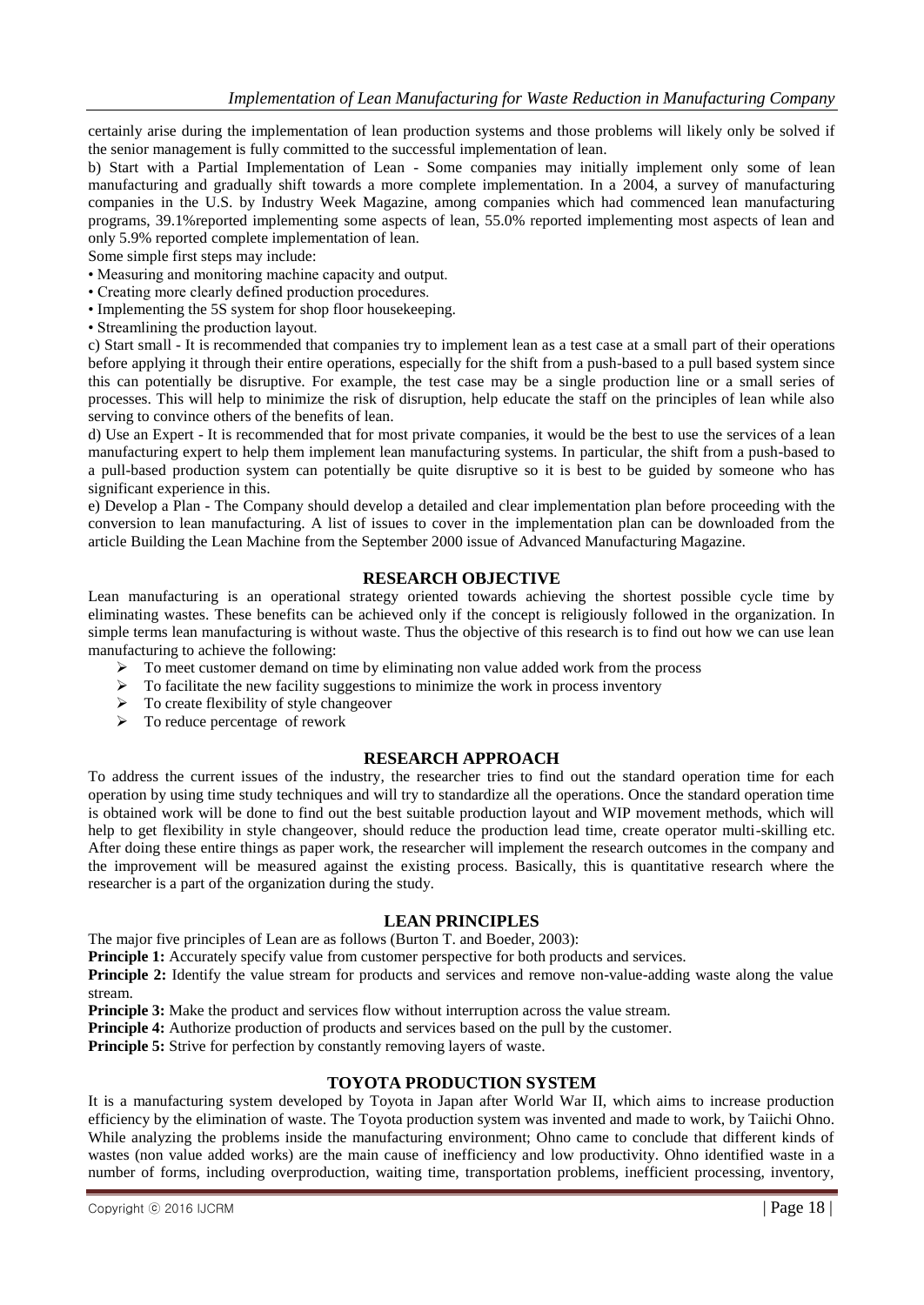and defective products.

Figure 1 shows the Toyota Production System in detail. From this figure it can be seen that TPS is not only a set of different tools but it is the philosophy and integration of different tools and systems to achieve a common goal of waste reduction and efficiency improvement. Each element of this house is critical, but more important is the way the elements reinforce each other. Just in Time (JIT) means removing the inventory used to buffer operations against problems that may arise in production. The ideal of one-piece flow is to make one unit at a time at the rate of customer demand or Takt time. Using smaller buffers (removing the "safety net") means t hat problems like quality defects become immediately visible. This reinforces Jidoka, which halts the production process. This means workers must resolve the problems immediately and urgently to resume production.

## **KIND OF WASTES**

According to David Magee, (Magee, 2007) different kinds of wastes in a process can be categorized in following categories. These wastes reduce production efficiency, quality of work as well as increase production lead time.

- **1. Overproduction** Producing items more than required at given point of time i.e. producing items without actual orders creating the excess of inventories which needs excess staffs, storage area as well as transportation etc.
- **2. Waiting**  Workers waiting for raw material, the machine or information etc. is known as waiting and is the waste of productive time. The waiting can occur in various ways for example; due to unmatched worker/machine performance, machine breakdowns, lack of work knowledge, stock outs etc.
- **3. Unnecessary Transport**  Carrying of work in process (WIP) a long distance, insufficient transport, moving material from one place to another place is known as the unnecessary transport.
- **4. Over processing**  Working on a product more than the actual requirements are termed as over processing. The over processing may be due to improper tools or improper procedures etc. The over processing is the waste of time and machines which does not add any value to the final product.
- **5. Excess Raw Material -** This includes excess raw material, WIP, or finished goods causing longer lead times, obsolescence, damaged goods, transportation and storage costs, and delay. Also, the extra inventory hides problems such as production imbalances, late deliveries from suppliers, defects, equipment downtime, and long setup times.
- **6. Unnecessary Movement –** Any wasted motion that the workers have to perform during their work is termed as unnecessary movement. For example movement during searching for tools, shifting WIP etc.
- **7. Defects**  Defects in the processed parts is termed as waste. Repairing defective parts or producing defective parts or replacing the parts due to poor quality etc. is the waste of time and effort.

**Unused Employee Creativity** – Loosing of getting better ideas, improvement, skills and learning opportunities by avoiding the presence of employee is termed as unused employee creativity (Liker, 2003).

# **DESCRIPTION OF LIGHT MACHINE SHOP**

Light machine shop is one of the most important shops of diesel locomotives modernization work, which is concerned, with the manufacturing of over 200 components for the diesel engine. The shop has got the most modern technology producing the components to highest accuracy. The light machine shop has been divided into a few major sections as given below.

- 1. CNC (turning): In this section CNC turning machines have been installed.
- 2. Camshaft section: The section undertakes manufacturing of camshaft.
- 3. Connecting rod section: This section undertakes manufacturing of connecting rod.
- 4. Gear section: About 15 different types of gears are being produced in this section.
- 5. Center less grinding section: It is used for grinding of thread of gear.
- 6. CNC machining: In this section CNC machines, which are used, for various machining processes have been installed.
- 7. Benching section: In this section light jobs like grinding / deburring of jobs by baby grinder are undertaken.
- 8. Inspection and gauge room: In this section various gauging and inspection equipments are there for measurement and inspection of various components being manufactured in the LMS.
- 9. Zero bay section: Here the initial processes of manufacturing of various important components such as the axle boxes, connecting rods etc. are undertaken since this is the starting point of various components hence its name.

## **TYPES OF MACHINES**

The important types of machines used in the case study and especially study undertaken are as follows;

| Table: 1 Types of Important Machines |                     |  |                  |  |  |
|--------------------------------------|---------------------|--|------------------|--|--|
|                                      | Centre less grinder |  | Internal grinder |  |  |
|                                      | Drill machine       |  | Radial Drill     |  |  |
|                                      | Surface grinder     |  | Centre lathe     |  |  |
|                                      | Milling machine     |  |                  |  |  |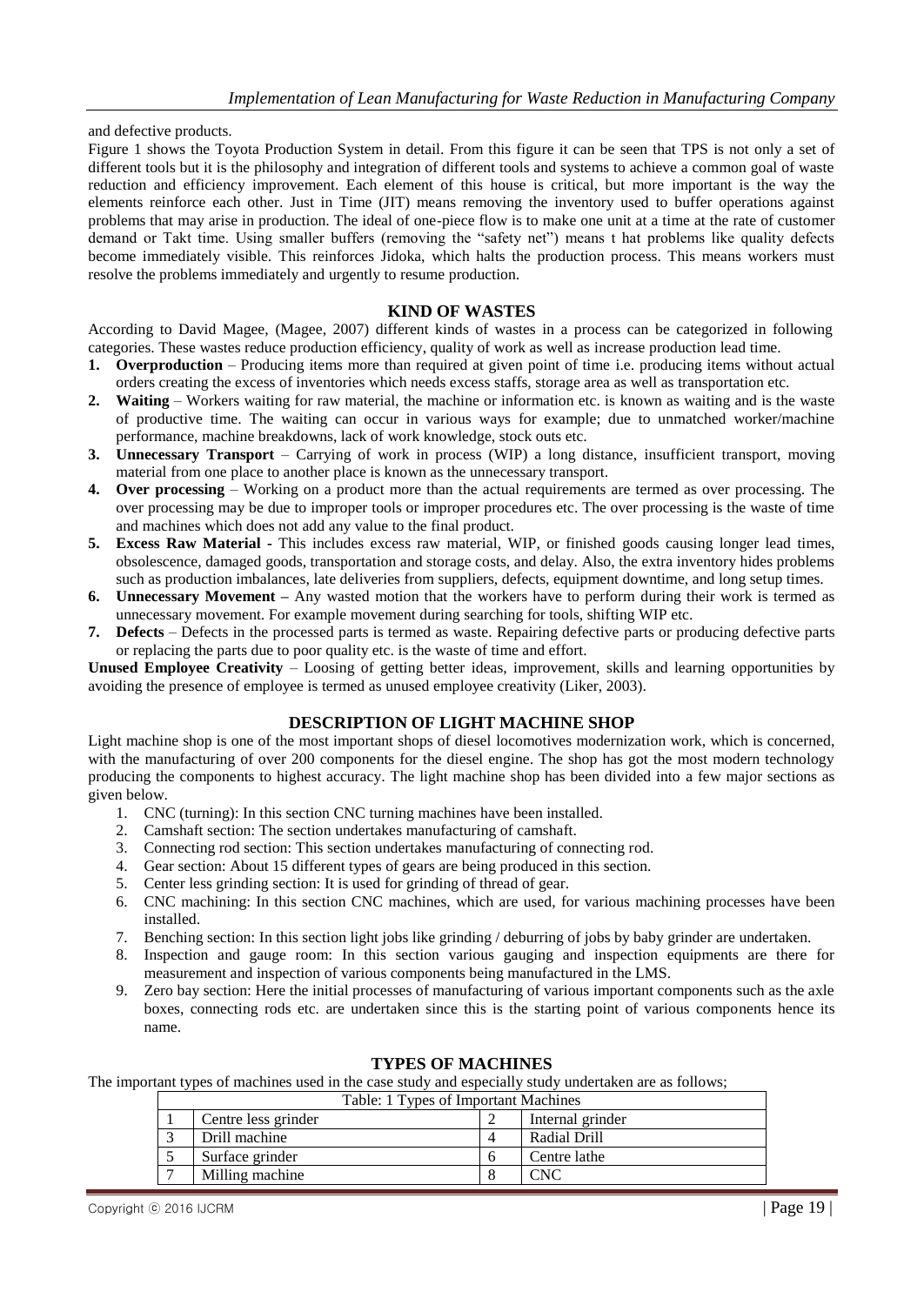|     | .athe<br>sench.      | $\sim$<br>ΙV  | Spray equipment |
|-----|----------------------|---------------|-----------------|
| 1 T | Drill Machine<br>ump | $\sim$<br>. . | unching machine |

# **DATA COLLECTION**

Data has been collected by the following methods:

- $\triangleright$  Observation of the performance of machine and activities.
- Previous records: Data from records include absenteeism, breakdown, inventories etc.
- Personal interaction: It includes interviews of personnel directly related to the process.

## **Identification of Non-Value Added Activities and Their Quantum.**

This involves collection and identification of various types of wastes as categorized in lean manufacturing. These are shown in following table 2.

| $S$ .no.       | Type of waste  | Data collection                      | Waste identification method         |
|----------------|----------------|--------------------------------------|-------------------------------------|
| $1$ .          | Defects        | Number of good parts made.           | Difference of output and input.     |
|                |                | Total number of products made.       | Difference of products made and     |
|                |                | Scrap during processing.             | products supplied.                  |
|                |                | Rework during processing.            |                                     |
| 2.             | Inventory      | Total raw material in store.         | Data from records                   |
|                |                | WIP-work in process.                 |                                     |
|                |                | Finished goods stock.                |                                     |
| 3.             | Transportation | Distance between machines.           | Direct measurement on shop floor.   |
|                | waste          |                                      |                                     |
| 4 <sub>1</sub> | Waiting        | Cycle time, Setup time, Absenteeism  | From time study records.            |
|                |                | Break down. Other Avoidable and      | Number of absents per month.        |
|                |                | Unavoidable delays.                  | Number of break down per month.     |
|                |                |                                      |                                     |
| 5.             | Overproduction | Total number of parts produced.      | Difference in total number of parts |
|                |                | Total requirement of parts.          | made and requirement.               |
| б              | Inappropriate  | Using wrong set of tools, procedures | From records. Difference between    |
|                | processing     | or systems                           | the weight of raw material and      |
|                |                |                                      | weight of finished product.         |

## **ANALYSIS OF WASTE**

For the purpose of analysis, the waste has been categorized into six different types such as Defects, Excessive inventory, Waste due to unnecessary material movement, Delay due to waiting, Overproduction, Inappropriate processing.

The detailed analysis of each of above has been presented in the next section.

#### **4.3.1 Defects**

Data of camshaft produced along with the number of defective camshafts, for different part numbers, has been compiled from the company records. Table 3 presents the data along with the percentage of defectives produced.

Table 3: Percentage of defective Parts produced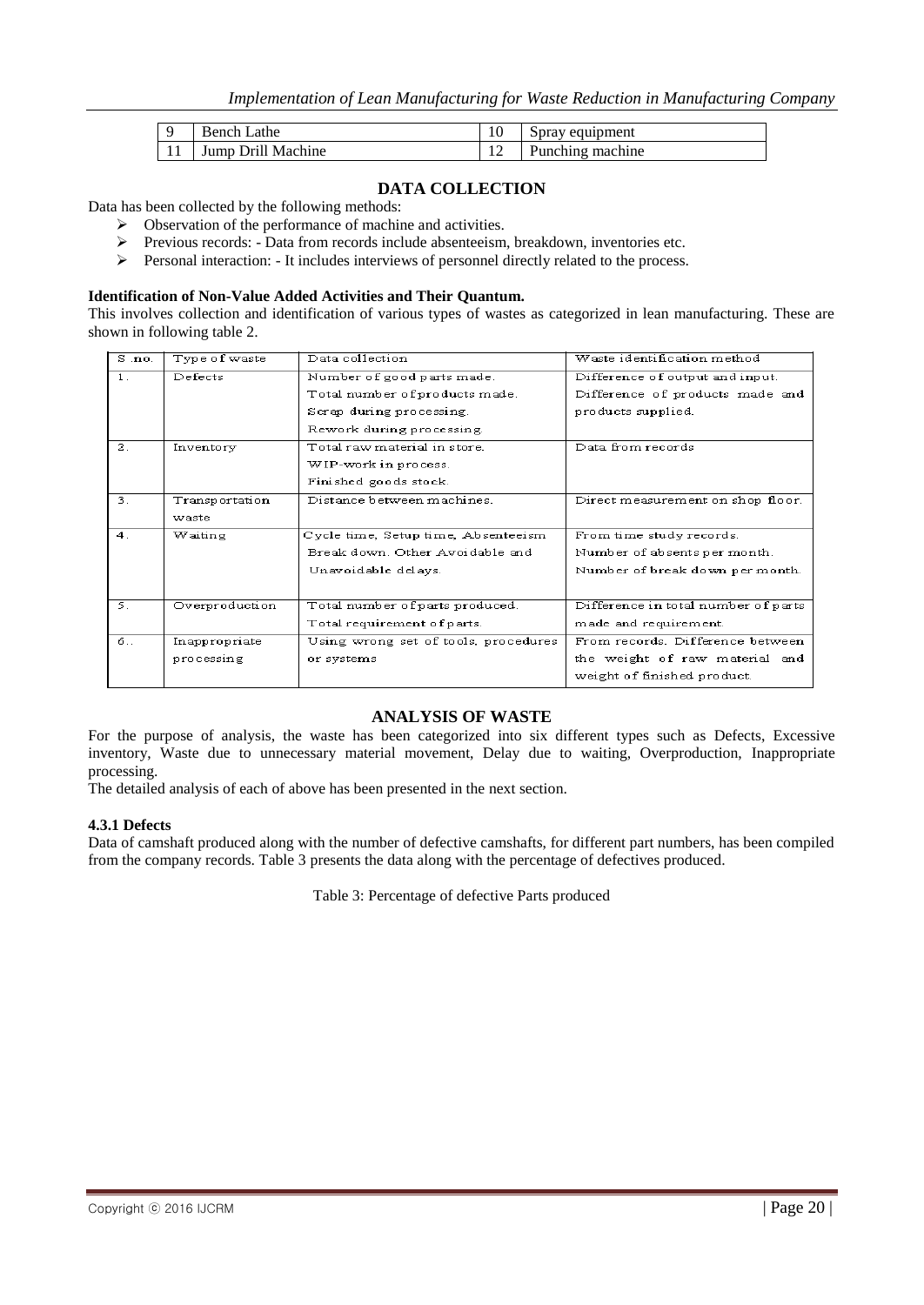| S.no | Part no. | Total quantity<br>produced | Quantity good | Quantity<br>Rejected |
|------|----------|----------------------------|---------------|----------------------|
|      | 10210982 | б                          | 4             | 2                    |
| 2    | 10211007 | 4                          | 2             | 2                    |
| 3    | 10216534 | 57                         | 56            |                      |
| 4    | 10216546 | 56                         | 55            |                      |
| 5    | 10216558 | 5                          | 5             |                      |
| б    | 10216560 | 50                         | 47            | 3                    |
| 7    | 10216571 | 51                         | 51            |                      |
| 8    | 10216583 | 36                         | 36            |                      |
| 9    | 10216595 | 53                         | 49            | 4                    |
| 10   | 10216601 | 45                         | 45            |                      |
| 11   | Total    | 363                        | 350           | 13                   |

Company reported a rejection of 3.6% during January 2017.

The high scrap percentage in the LMS reveals large amount of wastage in term of lost material, machine time, labor, energy and other resources.

# **INVENTORY ANALYSIS**

The analysis of waste caused due to excess inventory levels has been categorized into Raw Material, Work in Process (WIP) and Finished Goods Inventory. Table 4, shows the status of raw material inventory as on 31st January 2017. Typically the monthly customer requirement is about 350 camshafts. With an average rate of 106.5 kg per camshaft, a total of 37275 kg material is required to meet the customer's monthly requirement. Thus the material required by the customer is only 26% of the raw material (144971.5 kg) available in stock, which indicates that only about ¼th of the raw material inventory is utilized every month and the rest depreciate.

| Table 4: Status of raw material inventory |  |  |
|-------------------------------------------|--|--|
|-------------------------------------------|--|--|

| No. | Material Type on 31-01-2017 (Alloy Steel 120 mm) | <b>Ouantity in KGS</b> |
|-----|--------------------------------------------------|------------------------|
|     | Raw Material                                     | 144971.                |

# *b) Work In Progress (WIP)*

In the present case, because of different setup and cycle times at various stations, WIP inventory of 50 pieces can be considered to be ideal. This is also due to the problems with line balancing where in there is large difference in setup/cycle times at various stations. The facility, however, has a WIP inventory of 398 parts (Refer table 5) which is very high.

| Table 5: WIP inventory |                               |                           |  |  |  |
|------------------------|-------------------------------|---------------------------|--|--|--|
| S.No.                  | Machine station               | Total WIP (no. of pieces) |  |  |  |
|                        | Cam milling                   | 9                         |  |  |  |
| 2                      | Gun Drill                     | 118                       |  |  |  |
| 3                      | Band saw                      | 111                       |  |  |  |
| $\overline{4}$         | CNC turner                    | 38                        |  |  |  |
| 5                      | Benching                      | 6                         |  |  |  |
| 6                      | Cylindrical grinding          | 15                        |  |  |  |
| $7\phantom{.0}$        | Radial drill                  | 32                        |  |  |  |
| 8                      | Lathe $(1 \& 2)$              |                           |  |  |  |
| 9                      | CAM grinding                  |                           |  |  |  |
| <b>10</b>              | Cylindrical grinding (Finish) | 3                         |  |  |  |
| $\overline{11}$        | Inspection                    | 14                        |  |  |  |
|                        | Total                         | 398                       |  |  |  |

The excessive WIP inventory in this case is 87%.

C) Finished Goods Inventory: Table 6 shows that quantity of total finished product is 350 pieces which is as per customer's monthly requirement.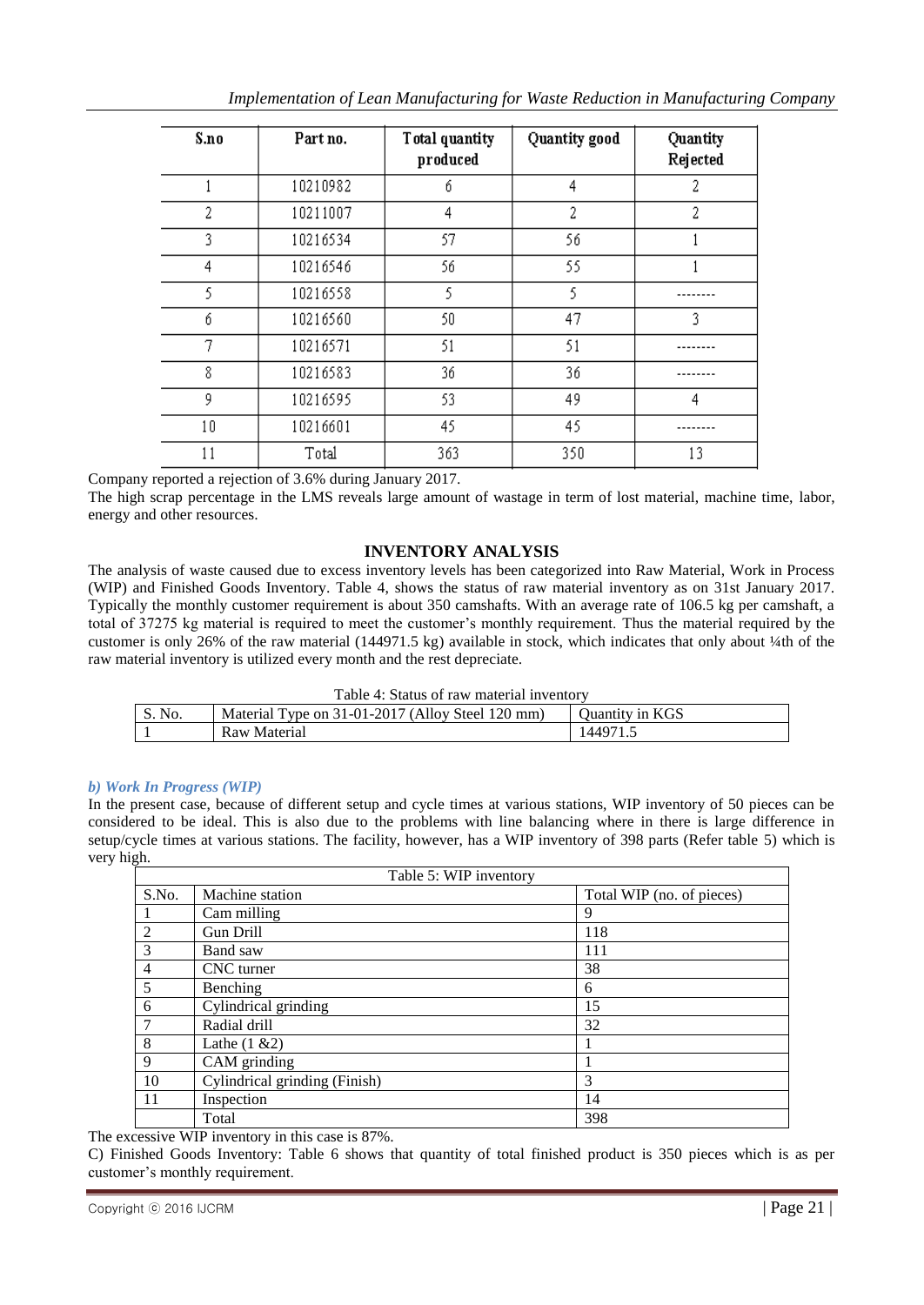| s no | Part No. | Quantity<br>(no. of parts) | Total weight |
|------|----------|----------------------------|--------------|
|      | 10210982 | 4                          | 14120.3      |
| 2    | 10211007 | 2                          |              |
| 3.   | 10216534 | 56                         |              |
| 4    | 10216546 | 55                         |              |
| 5    | 10216558 | 5.                         |              |
| б    | 10216560 | 47                         |              |
| 7    | 10216571 | 51                         |              |
| 8    | 10216583 | 36                         |              |
| 9    | 10216595 | 49                         |              |
| 10   | 10216601 | 45                         |              |
| 11   | Total    | 350                        |              |

Table 6: Total Finish Product Inventory in Progress Department

# **Waste Due to Unnecessary Material Movement**

The unnecessary transportation of material is a common cause of waste in the factory. In this case, the material does not follow a specific line flow due to which material moves from one station to another in a haphazard manner. In order to reduce this waste, the layout of the Light Machine Shop (LMS) is proposed to be amended to facilitate single piece flow and also reduce unnecessary material movement in the shop. Some other reasons for excessive material movements are:-

- 1. There are delays in movement of pieces in between stations.
- 2. Some stations are hard to access.

| S no                    | From                    | Тo                                 | Existing<br>distance in<br>meters | Proposed distance<br>in meters | Total reduction in<br>meters |
|-------------------------|-------------------------|------------------------------------|-----------------------------------|--------------------------------|------------------------------|
| 1                       | Progress                | Band Saw                           | 150                               | 75                             | 75                           |
| 2                       | Band Saw                | Basic<br>Centering                 | 3.05                              | 3.05                           | Nill                         |
| $\overline{\mathbf{3}}$ | Centering               | CNC Turner                         | 24.4                              | 3.05                           | 21.35                        |
| 4                       | CNC Turner              | Number<br>Punching                 | 36.6                              | 3.05                           | 33.55                        |
| 5                       | Number<br>Punching      | Gun Drill                          | 3.05                              | 3.05                           | Nill                         |
| 6                       | Gun Drill               | Radial Drill                       | 3.05                              | 3.05                           | Nill                         |
| 7                       | Radial Drill            | CNC Cam<br>Milling                 | 74.08                             | 3.5                            | 70.58                        |
| 8                       | CNC Cam<br>Milling      | Benching                           | 3.05                              | 3.05                           | Nill                         |
| 9.                      | Benching                | H.T.S                              | 105.8                             | 3.05                           | 102.75                       |
| 10                      | H.T.S                   | Cylindrical<br>Grinding<br>(Rough) | 25.3                              | 9.15                           | 16.15                        |
| 11                      | Cylindrical<br>Grinding | Lathe                              | 3.05                              | 3.05                           | Nill                         |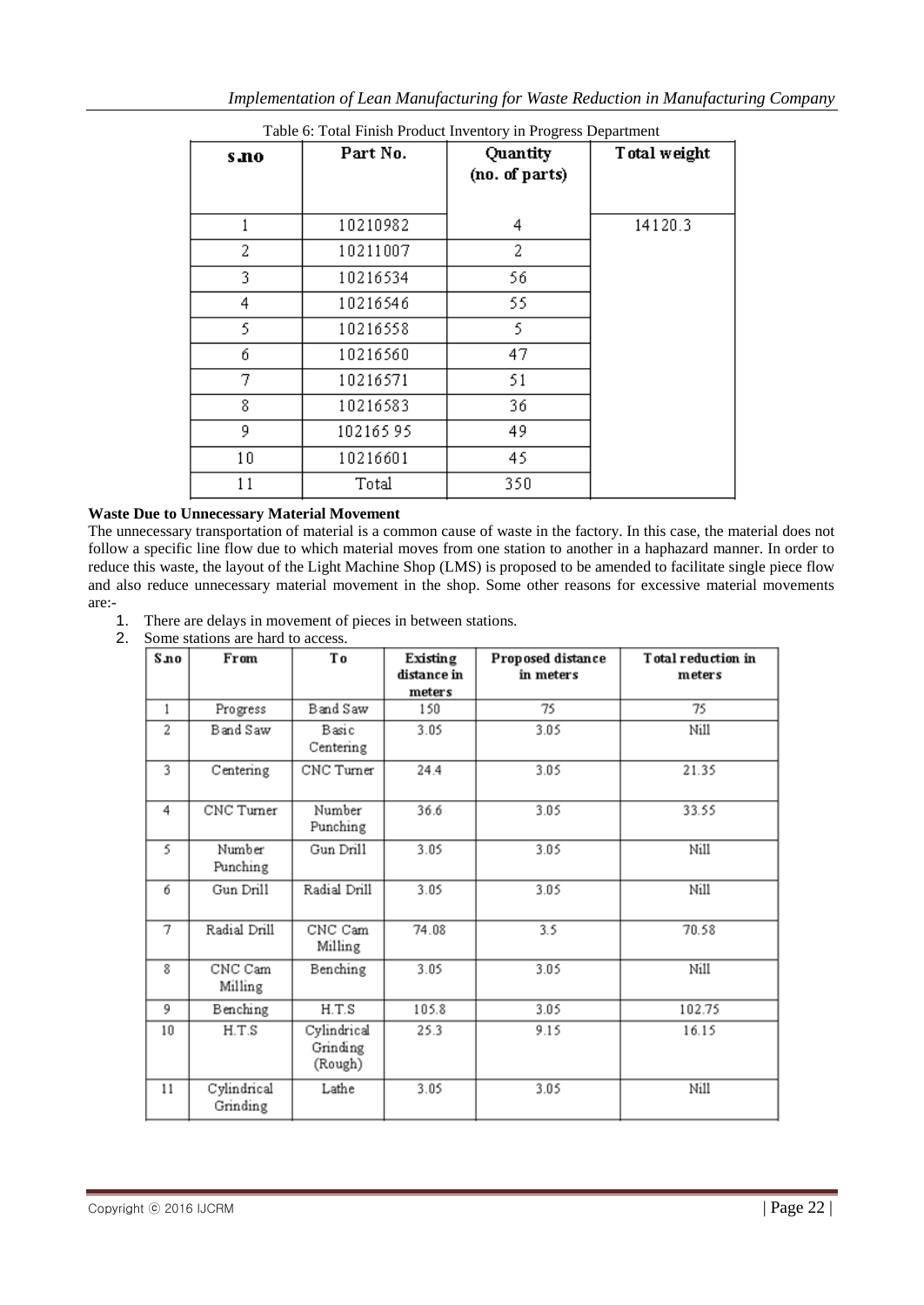Thus, it is observed that in the existing layout material movement is very high and will be reduced by at least 75% by changing to the new layout. In the new layout, the material movement distance has been reduced to 131.5 meters compared to 537.45 meters in the existing layout.

# **SUGGESTED IMPLEMENTATION PLAN**

It was then decided to formulate a phase wise implementation approach by picking up the provisions which had higher weighted scores in the above seven major areas. For deciding the number of provisions taken up for implementation in a phase, out of the total provisions under a major area, the proximity or differences of scores around the cutoff were considered i.e. there should be a considerable difference between the score of the last provision in a Phase 1 and the first provision of Phase 2 and so on. Based on all these considerations, the implementation of the provisions has been divided into three phases as an order of priority for implementation in any diesel locomotive industry. The three phases of the suggested approach are presented for the company.

The provision or controls suggested to be implemented in Phase 1

**Phase 1** will in general be less costly, easy to implement and would have positive or complementary effect on many other areas in the organization.

**Phase 2** includes measures which are slightly more difficult to implement, involves reasonably higher cost, which may require some kind of budgetary provisions and approvals.

**Phase 3** includes provisions, which are more related with hardcore technical changes, machinery, equipment and tooling. Implementation of these provisions will involve substantial capital investment and may require a number of iterations and trials for implementation.

## **CONCLUSIONS**

The following salient conclusions were drawn from the study;

• Average monthly rejection of part before the conduct of study was 3.6%.

- The raw material usage is only 26% of the available inventory each month.
- The company has a high WIP inventory which is 87% of what is actually required.
- The finished goods stock inventory is as per requirement.

• In the existing layout material movement is very high and will be reduced by at least 75% by changing to the new layout. In the new layout, the material movement distance has been reduced to 131.5 meters compared to 537.45 meters in the existing layout.

• The cycle time will reduce by about 23% at each station.

- The setup time will reduce by about 24% at each station.
- The break down will reduce by about 3% at each station.
- The absenteeism will reduce by about 5% at each station.
- The operator missing from work station will reduce by about 24% at each station.
- Over production is not very common in this industry as the parts are made against actual order.
- If the raw material diameter is reduced from 120 mm to 115 mm the saving in the raw material requirement is 59%.

## **REFERENCES**

- [1] Bheda, R., Narag, A.S. and Singla, M.L (2013) Apparel Manufacturing a Strategy for Productivity Improvement, Journal of Fashion Marketing and Management, Volume 7, No1, pp12-22.
- [2] Bakri, A. H., Rahim, A. R. A., Yusof, N. M., & Ahmad, R. (2012). Boosting lean production via TPM. Procedia-Social and Behavioral Sciences, 65, 485-491.
- [3] Kumar, P., Varambally, K. V. M., & Rodrigues, L. L. (2012). A methodology for implementing total productive maintenance in manufacturing industries–a case study. International Journal of Engineering Research and Development,5(2), 32-39.
- [4] Kumar, J., Agnihotri, G., and Soni, V.K., (2011), "Overall Equipment Effectiveness in Ancillaries: A powerful TPM metric to enhance Productivity", SIBACA Management Review, Vol. 1, Issue 2, pp. (01-06).
- [5] Kumar, J., Soni, V.K. and Agnihotri, G. (2012), "Critiques of OEE: a literature review", International Journal of Contemporary Practices, Vol. 1 No. 10, pp. 29-36.
- [6] Kumar, J., Soni, V.K. and Agnihotri, G. (2014), Impact of TPM implementation on Indian manufacturing industry, International Journal of Productivity and Performance Management Vol. 63 No. 1, pp. 44-56
- [7] Lazim, H. M., Salleh, M. N., Subramaniam, C., & Othman, S. N. (2013). Total Productive Maintenance and Manufacturing Performance: Doeas Technical Complexity in the Production Process Matter?. International Journal of Trade, Economics and Finance, 4(6), 380.
- [8] Pinto, H., Pimentel, C., & Cunha, M. (2016). Implications of Total Productive Maintenance in Psychological Sense of Ownership. Procedia-Social and Behavioral Sciences, 217, 1076-1082.
- [9] Shen, C. C. (2015). Discussion on key successful factors of TPM in enterprises. Journal of applied research and technology, 13(3), 425-427.